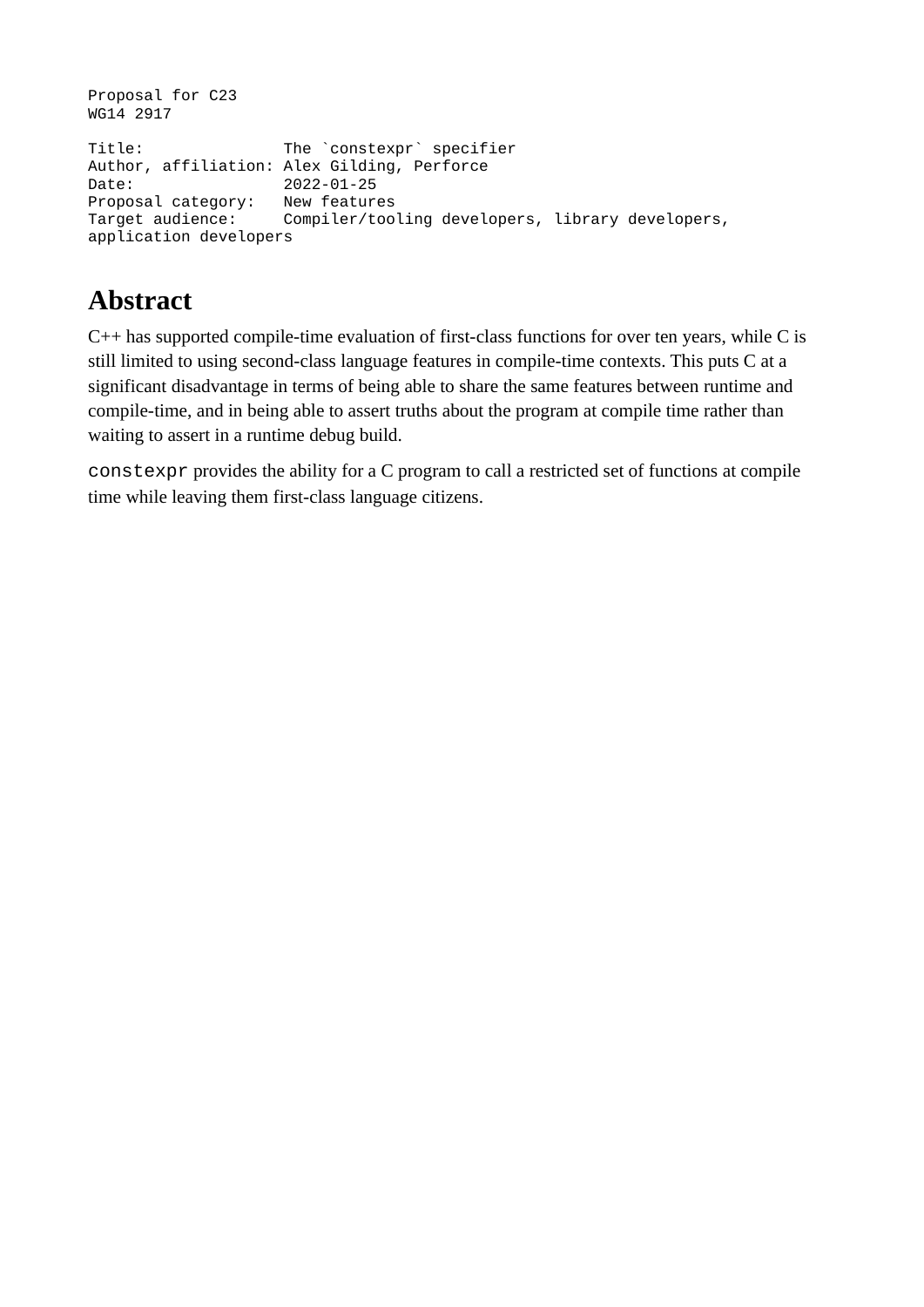# **The constexpr specifier**

Reply-to: Alex Gilding (agilding@perforce.com) Document No: N2917 Revises Document No: N2851 Date: 2022-01-25

### **Summary of Changes**

#### **N2917**

- recursion limits; no UB in C++; no new ODR; no call before definition; linkage; initializer order
- wording for function definitions, avoid VLA side effects
- wording for compound literals
- split wording for different kinds of constant expression and propagate kind; add wording to null pointer constant
- community comments, implementability

#### **N2851**

• original proposal

### **Introduction**

C requires that objects with static storage duration are only initialized with constant expressions. The rules for which kinds of expression may appear as constant expressions are quite restrictive and mostly limit users to using macro names for abstraction of values or operations. Users are also limited to testing their assertions about value behaviour at runtime because static\_assert is similarly limited in the kinds of expressions it can evaluate at compile-time.

We propose to add a new (old) specifier to C, constexpr, as introduced to  $C_{++}$  in  $C_{++}11$ . We propose to add this specifier separately to objects and functions, and to intentionally keep the functionality minimal to avoid undue burden on lightweight implementations.

# **Rationale**

Because C limits initialization of objects with static storage duration to constant expressions, it can be difficult to create clean abstractions for complicated value generation. Users are forced to use macros, which do not allow for the creation of temporary values and require a different coding style. Such macros - especially if they would use temporaries, but have to use repetition instead because of the constraints of constant expressions - may also be unsuitable for use at runtime because they cannot guarantee clear evaluation of side effects. Macros for use in initializers cannot have their address taken or be used by linkage and are truly second-class language citizens. A user is obliged to repeat themselves and provide both a macro and a function (probably just deferring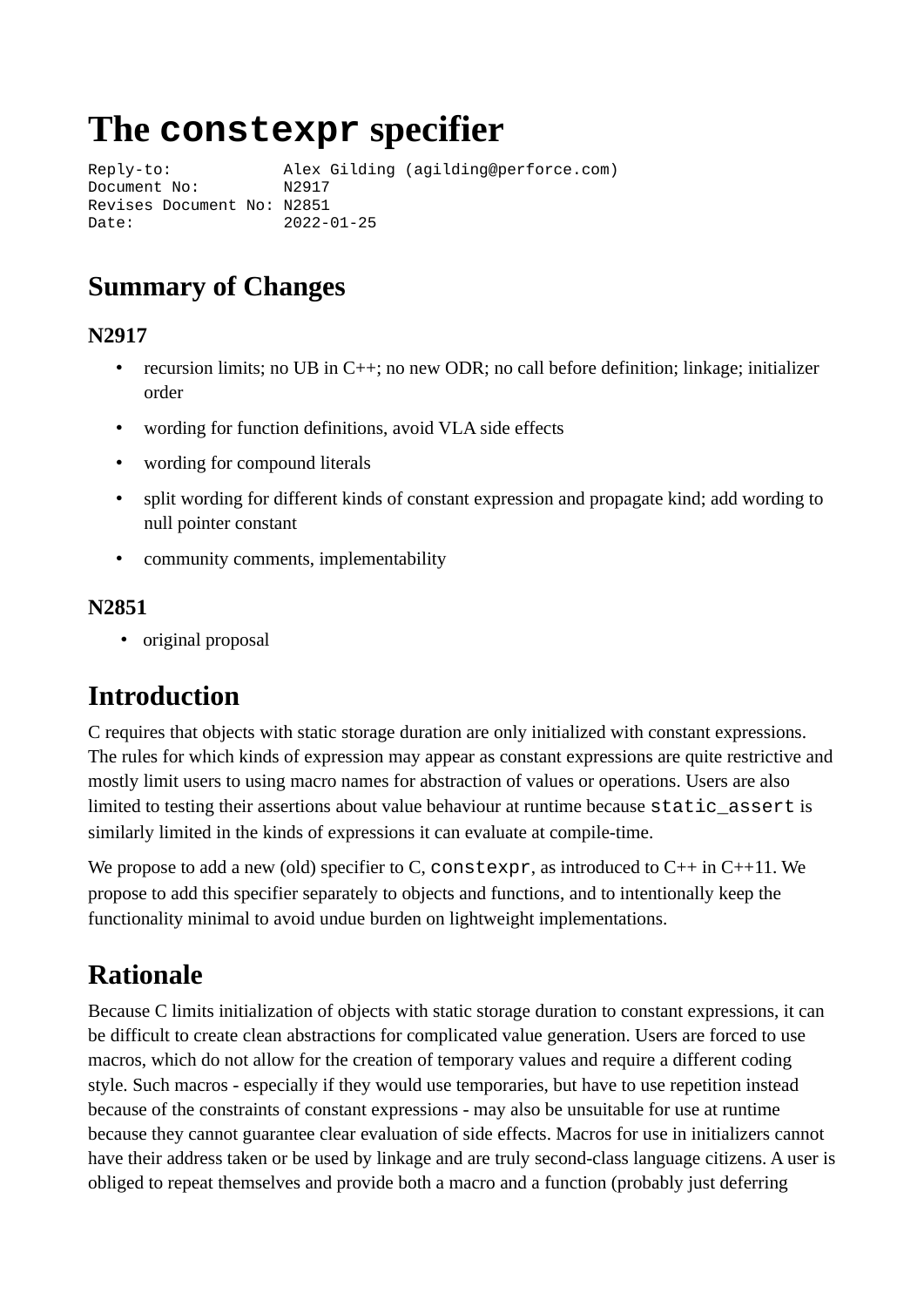operation to the macro internally, but still unclear and verbose) if they wish for the same callable entity to be used in both a static context and a runtime context.

The same restriction applies to  $static\_assert$ : a user cannot prove properties about any expression involving a function call at compile-time, instead having to defer to runtime assertions. If a constant function could be called at compile-time, a release-mode build would be able to bake more testing of values and value-generation directly into the build step rather than relying on a separate debug configuration and test runs of the full program.

C does provide enumerations which are marginally more useful than macros for defining constant values, but their uses are limited and they do not abstract very much; in practice they are only superior in the sense that they have a concrete type and survive preprocessing. Enumerations are not really intended to be used in this way.

In C++, both objects and functions may be declared as constexpr, allowing them to be used in all constant-expression contexts. This makes function calls available for static initialization and for static assertion-based testing.

In the case when a constexpr function is not visible, it may also provide useful information to an optimizer by communicating that its return is not affected by the rest of the program state, which allows multiple calls with identical arguments to be folded into single calls even without a visible definition. (In practice this is less interesting as the definition will be visible most of the time.)

The subset of headers which are able to be common between C and  $C_{++}$  is also increased by adding this feature and strictly subsetting it from the  $C^{++}$  feature. Large objects can be initialized and their values and generators asserted against at compile time by both languages rather than forcing a user to switch to C++ solely in order to get compile-time assertions.

# **Proposal**

We propose adding the new keyword  $\texttt{constexpr}$  to the language and making it available:

- as a storage-class specifier for objects
- as a function specifier.

We also propose relaxing the constant-expression rules to allow access to aggregate members when the object being accessed is declared as a constexpr object and (in the case of arrays) the element index is an *integer constant expression*.

A scalar object declared with the constexpr storage class specifier is a constant. It must be fully and explicitly initialized according to the static initialization rules. It still has linkage appropriate to its declaration and it exist at runtime to have its address taken; it simply cannot be modified at runtime in any way, i.e. the compiler can use its knowledge of the object's fixed value in any other constant expression.

There are no restrictions on the type of an object that can be declared with constexpr storage duration (because all C object types are completely trivial, in C++ terms). It does not make sense to use any of the currently provided Standard qualifiers on a constexpr object but it is not necessary to impose this as a constraint either (since it cannot be modified: const is implicit,

\_Atomic is unnecessary, and volatile does not hurt because the object still exists to reload at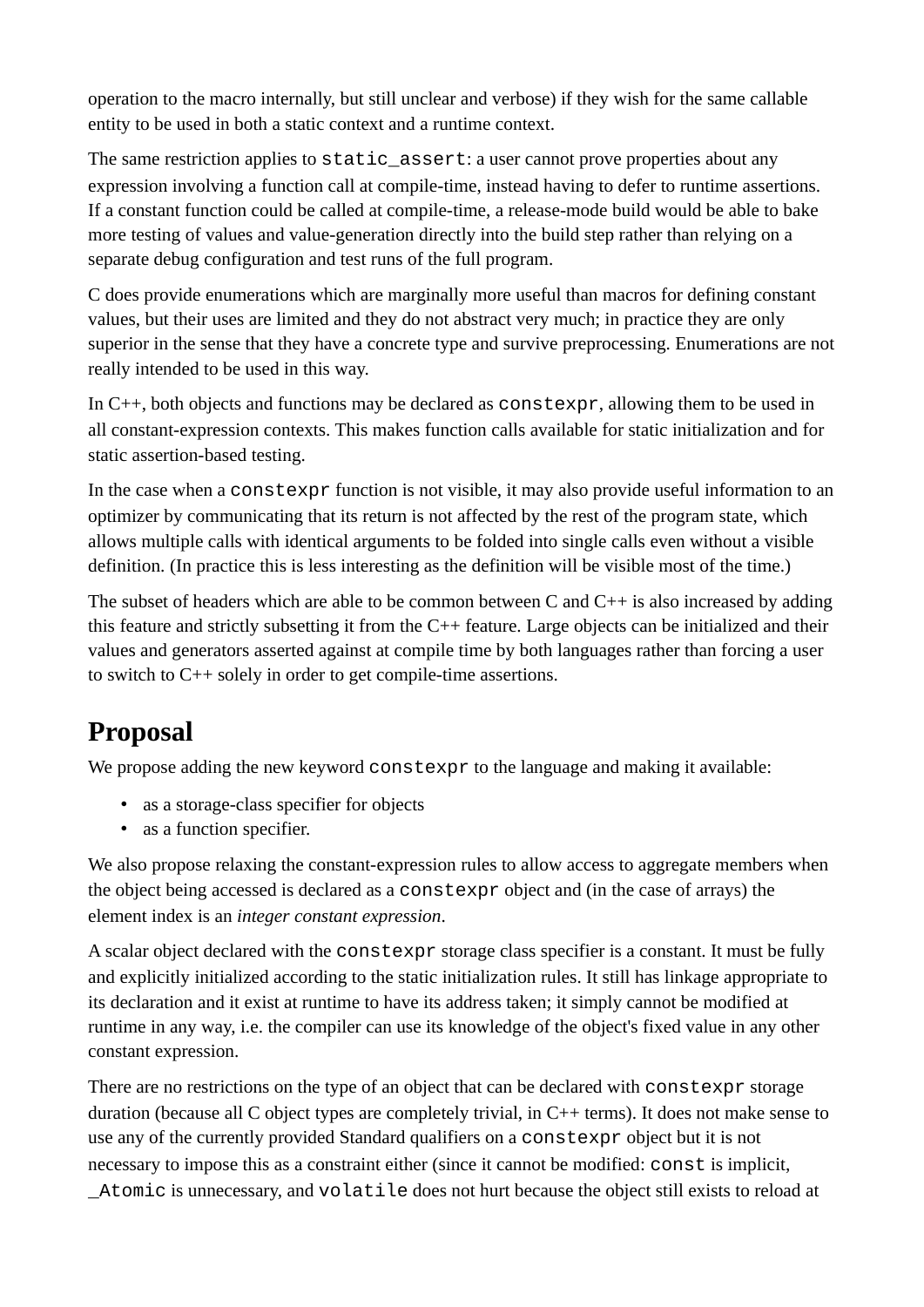runtime, but won't do anything either). Other qualifiers may be introduced at a later time that might hold more meaning for these objects.

A function declared with the constexpr function specifier is subject to stricter restrictions, taken from the quite restrictive set of (relevant) rules used by C++11. The function body may only contain:

- null statements (plain semicolons)
- static\_assert declarations
- typedef declarations

...in addition to exactly one return statement which evaluates a constant-expression according to these modified rules. The function must return a value (or it is useless).

A constexpr function is implicitly also an inline function, allowing it to be defined in a header.

A constexpr function, called with arguments that are all themselves constant expressions, is a constant expression. A constexpr function may also be called with non-constant arguments and in that case behaves like any other function call. The address of a constexpr function may be taken and used as any other function pointer; this does not preserve the constexpr specifier.

We currently propose to stay entirely within (the relevant C subset of) the C++11 restrictions, for implementation-focused reasons. This imposes a much lighter burden on implementations, which must already provide expression evaluators, than extending the ruleset to match C++14 and later, which start to require statement evaluation and mutable local variables, generally demanding the beginnings of a true interpreter built into the compiler.

We do not propose changing the meaning of the const keyword in any way (this differs between C and  $C_{+}$ ) - an object declared at file scope with const and without static continues to have external linkage; an object declared with static storage duration and const but not constexpr is not considered any kind of constant-expression, barring any implementations that are already taking advantage of the permission given in 6.6 paragraph 10 to add more kinds of supported constant expressions.

The difference between the behaviour of  $\texttt{const}$  in C and in  $C^{++}$  is unfortunate but is now cemented in existing practice and well-understood. We would oppose changing that now.

We do not propose changing the meaning of the implied inline specifier on a constexpr function to match C++'s inline. A C constexpr function that wants to provide an externally linkable definition should use extern inline the same as current C inline functions do.

No modifications are currently proposed for Section 7 as the Standard Library was not developed with the constexpr concept in mind. The specifier can be added on an individual basis to functions once the feature is available language-wide.

# **Alternatives**

C currently has only one class of in-language entity that can be defined with a value and then used in a constant context, which is an enumeration. This is limited to providing a C-level name for a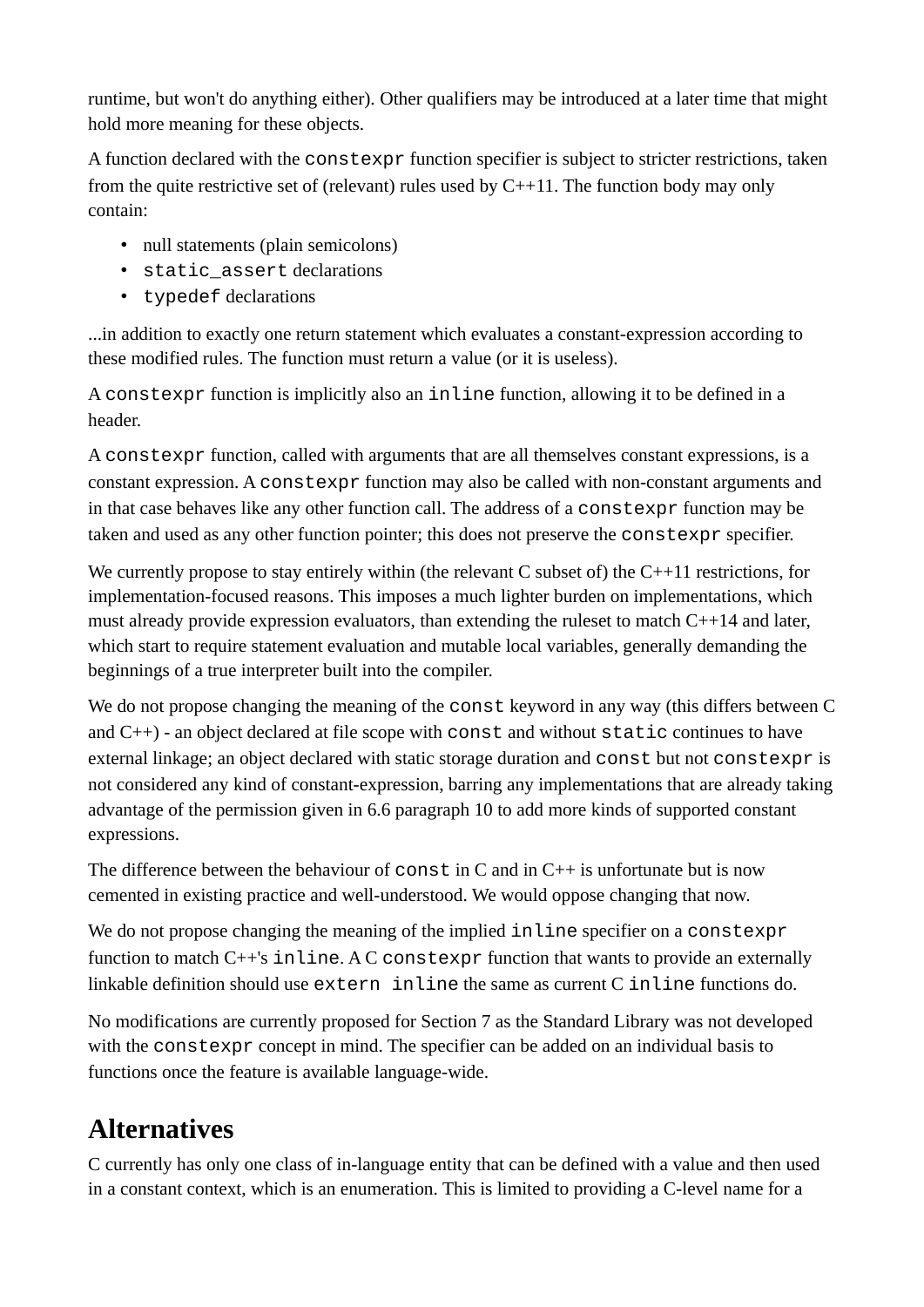single integer value, but is extremely limited and is a second-class feature closer to macro constants than to C objects. These cannot be addressed and also cannot be used to help much in the abstraction of function-like expressions.

GCC provides two non-standard attributes, const and pure, that are similar to this proposal. These attributes mostly communicate intent to calling code rather than impose restrictions on the function body itself. They are only applied to functions and do not substantially change the way C features can be used in expressions. const is closer to constexpr as it prevents the function from reading mutable state (pure merely says the function will not modify external state).

n2539 "Unsequenced functions" by Alepin and Gustedt brought a number of proposed [[attributes]] that could annotate functions as having one of five levels of "unsequence", from full referential transparency (const) through to simply not leaking resources (noloeak). The stricter levels were a direct attempt to standardize the GNU attributes.

Unfortunately an attribute-based solution does not provide the user-facing functionality of being able to simply use more complicated expressions within initializers and static assertions, because a standard C attribute *must* leave the program correct when it is removed. If the constexpr nature of a function depends on an attribute, ignoring the attribute would change whether a program is valid at all. Therefore these attributes are mostly in aid of a slightly different goal of communicating more intent to the compiler about which external calls can be reordered or optimized away; they do not change the code a user can directly write.

Some enhancements in the above proposal are also worth separate discussion:

- the C++11 rules do not allow local variables to be declared within a constexpr function. This is an overly-strict restriction if such definitions were always const themselves (but not constexpr, so a local automatic could not contribute to the initialization of a local static). Allowing local variables would greatly improve the clarity of complicated expressions that might currently involve a lot of repetition. Under the C++11 rules, temporary values can only be established by recursively calling another constexpr function and passing them as arguments.
- under the currently-proposed rules a pointer to a CONSTEXPT function cannot be passed as an argument to another constexpr function and used at compile-time. This may be useful but is not within the proposed rules.
- allowing recursion means that evaluating a poorly-written function may fail at compile time due to an infinite loop or compiler resource exhaustion. If we disallow recursion, all constexpr calls would become fully inlinable. This is a strengthening of the  $C++11$ ruleset.

We can also observe that compilers are currently free to extend the set of valid constant expressions in an implementation-defined way (6.6 p10 "An implementation may accept other forms of constant expressions"). This implies that a suitably-designed compiler can potentially feed information back from its inliner/optimizer, all the way to the type system. However, we do not consider dataflowbased optimizations relevant as prior art, as this feature needs to exist at a pre-optimization stage of compilation.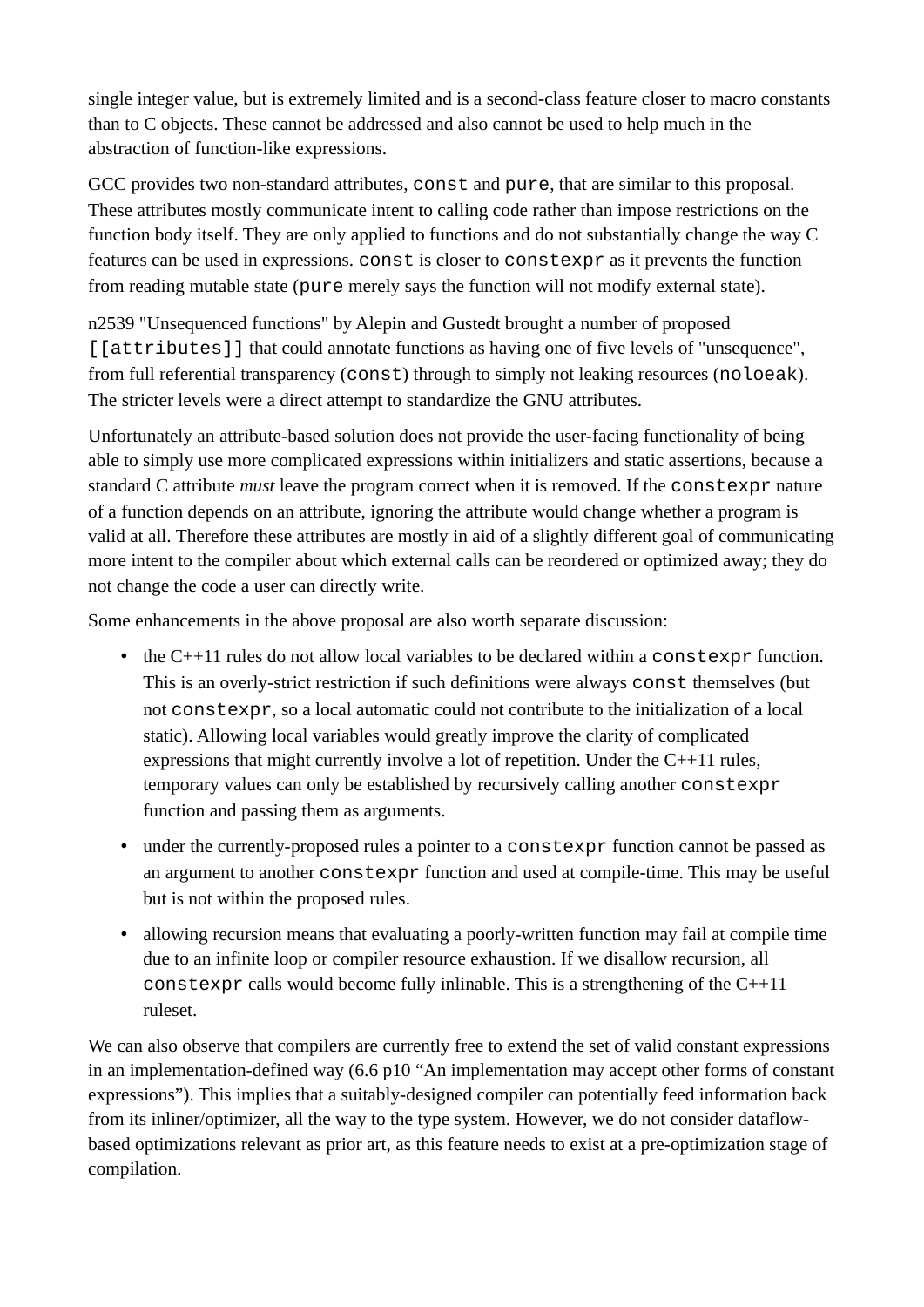We received user feedback that it would also be useful to mandate that one or more parameters to a function always receive a constant argument. This has been proposed as another use for the constexpr specifier in C++, but was rejected. C++ does not fundamentally need this feature because it can use non-type template arguments instead.  $(C++20$  consteval functions partially overlap here, but do not allow for only some arguments to be constant.)

We inevitably received *user* feedback that C++14-style further relaxations of the rules would be useful. This observation is true, but we received no corresponding feedback from implementers that the burden of providing it would be reasonable.

#### **Impact**

The first question is of implementation burden. Barring recursive calls (or the possible extension to allow calls by pointer), a constexpr function call would be fully inlinable down to a fixed size expression tree which could then be evaluated the same way that an implementation currently evaluates a constant-expression with no function calls. Simple replacement of parameters by the argument values (as currently happens with macros used to abstract constant expressions) would be semantically correct. We consider this to be a modest implementation requirement.

#### **Recursion**

In the initial version of this proposal we chose to disallow recursion, on the grounds that this was helpful to simple implementations by allowing them to fully inline all function calls before evaluating the expanded expression tree. This would imply a phased-evaluation of function calls vs. the expressions themselves, conceptually not too far removed from the existing macro-expansion translation phase. Further examination revealed that Stroustrup and Dos Reis started with a similar assumption, and relaxed it after further work indicated that allowing (but not mandating) recursion did not pose a problem in practice  $(C^{++}n2826)$ .

Since the runtime C language does not mandate a minimum recursion depth either, leaving the actual succeeding nested call depth entirely down to the implementation – and importantly, allowing for *completely non-reentrant* implementations of C that do not support even one level of recursion, to still be conforming – we believe it is not necessary to state this restriction. If an implementation chooses to inline all visible constexpr function calls in a pass before attempting to evaluate the expanded expression trees, the depth to which it can succeed is a matter of QoI, exactly the same as in the runtime language.

Allowing recursion does not introduce the kind of complicated interpreter-like behaviour implied by requiring statements, mutable locals, readable addresses etc. introduced by C++14. A slightly more powerful implementation can interleave a macro-like expansion of the expression trees (or even token-sequences, for a super-simple push/pop evaluator that doesn't build trees) with the general expression evaluator, and can handle recursion by not expanding calls within an unevaluated ternary/logical branch just the same as it ignores the values of the expressions there (already left alone, as they might otherwise have UB).

We believe that for a classical tree-based expression evaluator, the implementation is relatively trivial. QAC's C compiler provides implementation experience integrating into such an evaluator. We believe that integration into a non-tree-based evaluator would not be substantially more difficult because in that case the call-expansion would take a very similar form to function-like macro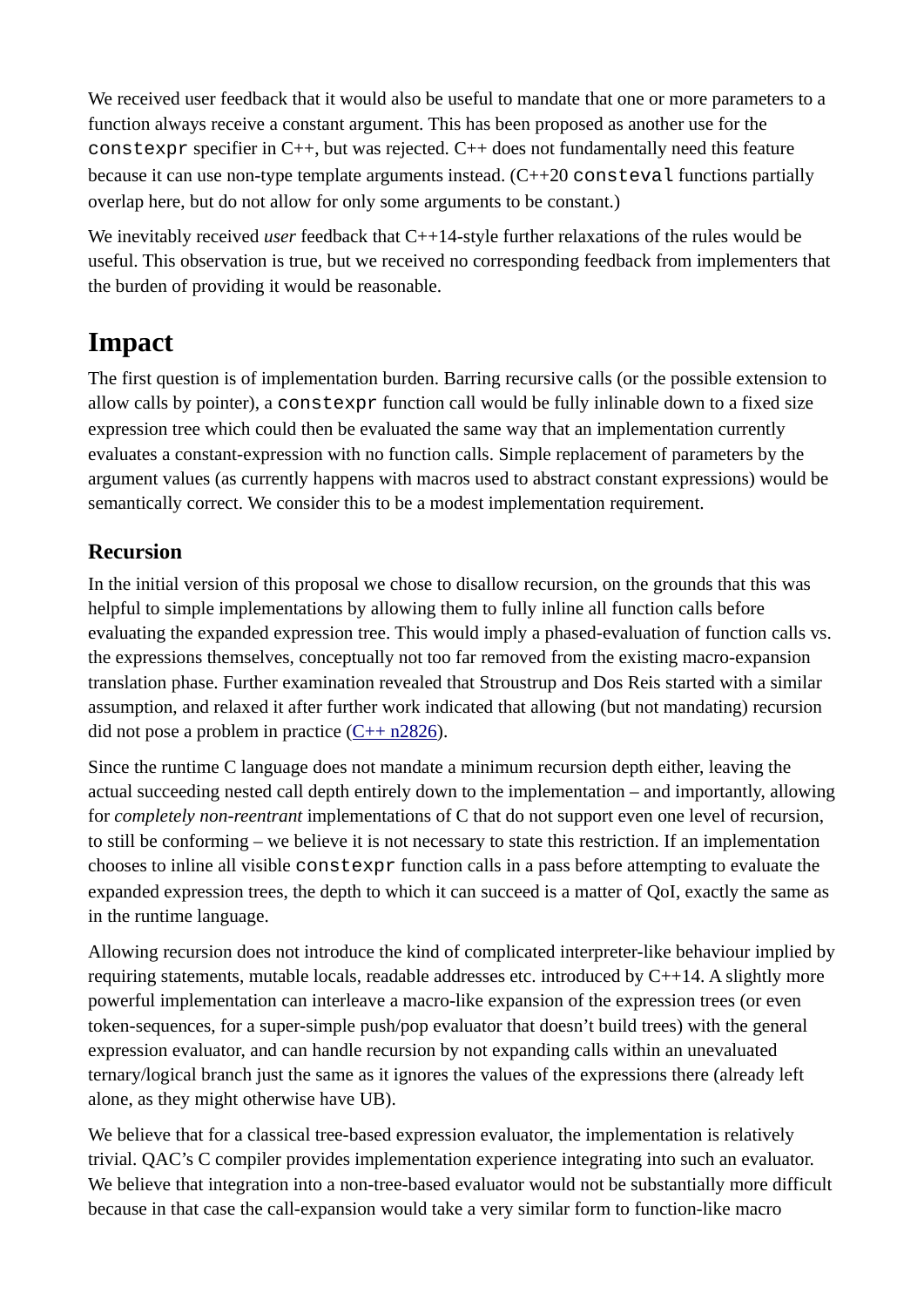expansion. Implementations using more complicated, low-level/VM-like models for their constant evaluators are unlikely to have difficulty here.

We received feedback from one third-party "small compiler" implementor: the developer of [ChibiCC](https://github.com/rui314/chibicc) reported that implementation would not be hard, in their opinion.

Again, we believe that since the core language does not mandate recursive calls succeed in a conforming implementation, it is safe to let the constexpr subset mirror this and provide recursion of depth greater than zero as a QoI feature; or not, if this is too difficult to achieve.

#### **C++**

As above, the existing incompatibility of const between C and C++ is preserved because the proposal does not intend to break or change any existing C code. Code that intends to express identical constant semantics for values in both C and C++ should start using constexpr objects instead.

We received some repeated community feedback about whether the feature needed new ODR-style rules to control where the runtime definitions of functions reside and which TUs had visibility. We do not believe *any* new rules are required – C99's inline rules have the exact same set of (non-)issues and have been adopted well in practice.

Similarly as for  $const$ , the existing differences between  $in$  line in C and  $C^{++}$  should be preserved for consistency across all inline functions defined in a C program.

This change improves C's header compatibility with C<sup>++</sup> by allowing the same headers to make use of better compile-time initialization features. This increases the subset of C++ headers which can be used from C and does not impose any new runtime cost on any C program.

In  $C++$  a core constant expression cannot invoke any undefined behaviour  $(C++20$  [expr.const] paragraph [5.7]). We could add wording to this effect to C as well; but we do not consider it directly relevant to the feature proposed here, rather this would be a general improvement to all constant expressions in C, including the existing rules.

An almost-unrelated but extremely useful impact emerges from the change to make aggregate element access a constant expression: this would make it possible to statically assert that a string is a string literal (or semantically equivalent to one, at any rate), by checking the final char equals '\0' in a constant-expression context. This is useful in a number of other situations such as printf successors.

#### **Implementation Experience**

There is widespread implementation experience of constexpr as a C++ feature.

Internally to the QAC team, we have experience fitting C++11 ruleset constexpr to the C constant evaluator. Our C frontend does not share this component with the C++ compiler, so we were able to compare and contrast which work was reasonable to import and which was not (i.e. we have implemented constexpr fully before). We felt that full C++20 ruleset constexpr was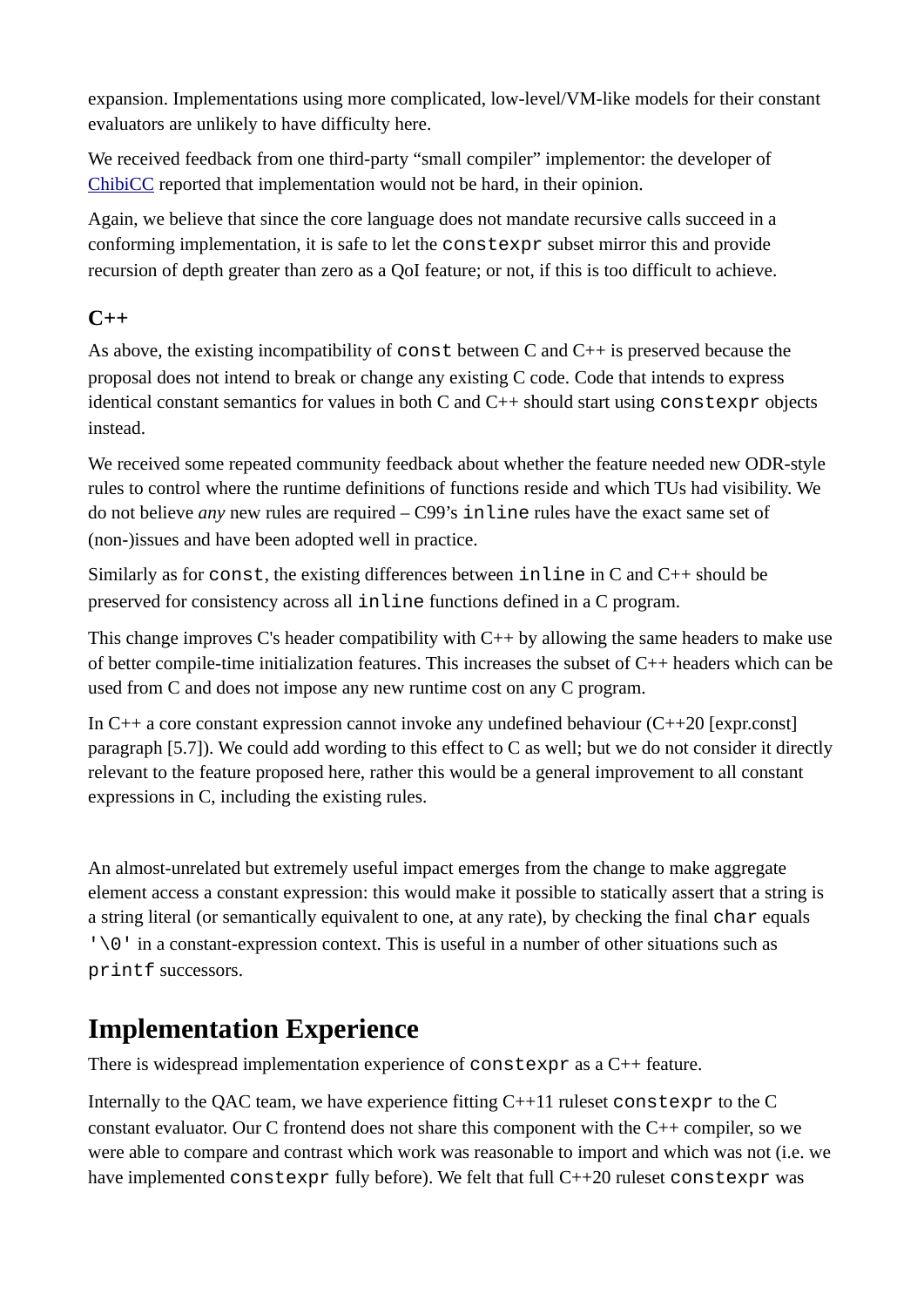completely unreasonable (probably not controversial!), but that the C++11 rules, designed to buildup from a minimalist perspective, were not difficult for a single-person team to add to a C evaluator.

We do not consider optimizer-based inlining to be direct implementation experience because it does not feed back the results of the expansion in a program-observable way. However, the technology itself may be shareable depending on the compiler architecture.

# **Proposed wording**

Changes are proposed against the wording in C23 draft n2731. Bolded text is new text.

Add two new bulleted entries to 5.2.4.1 "Translation limits", with values matching those in C++20:

```
- 512 nested constexpr function invocations
```
**- 1048576 nested** *constant expressions* **within the evaluation of a single** *constant expression*

Modify 6.5.2, "Postfix operators":

Paragraph 1, add the constexpr specifier to compound literal syntax:

*postfix-expression: primary-expression postfix-expression* [ *expression* ] *postfix-expression* ( *argument-expression-list opt* ) *postfix-expression* . *identifier postfix-expression* -> *identifier postfix-expression* ++ *postfix-expression* -- ( *compound-name* ) { *initializer-list* } ( *compound-name* ) { *initializer-list* , }

*compound-name:* **constexpr** *type-name type-name*

Modify 6.5.2.5, "Compound literals":

Modify paragraph 2:

**If the** *type name* **is prefixed by the constexpr specifier, all the expressions in the initializer list shall be constant expressions.**

Modify paragraph 3:

A postfix expression that consists of a parenthesized type name**, optionally prefixed by constexpr,** followed by a brace-enclosed list of initializers is a *compound literal*.

Modify 6.2.2, "Linkages of identifiers", paragraph 3:

If the declaration of a file scope identifier for an object or a function contains the storage-class specifier static, **or the declaration of a file scope identifier for an**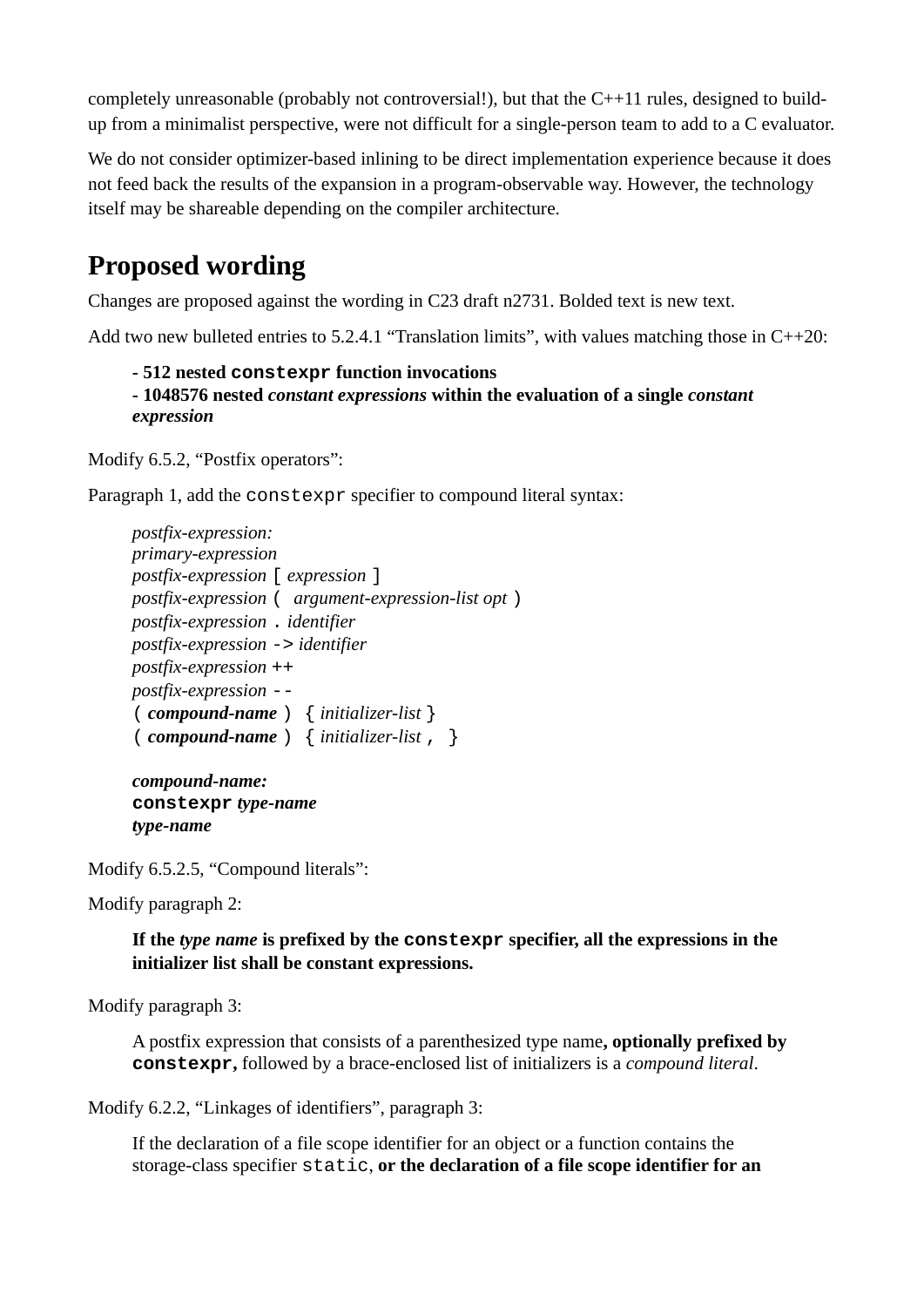**object contains the storage-class specifier constexpr,** the identifier has internal linkage.

Modify 6.3.2.3 "Pointers":

Modify paragraph 3:

An integer constant expression with the value 0, or such an expression cast to type void \*, **or such an expression returned from a constexpr function,** is called a *null pointer constant*.

Add a forward reference:

equality operators (6.5.9), **function specifiers (6.7.4),** integer types capable of holding object pointers (7.20.1.4)

Modify 6.6 "Constant expressions":

Paragraph 3, relax the constraint against function calls:

Constant expressions shall not contain assignment, increment, decrement, or comma operators, except when they are contained within a subexpression that is not evaluated. **If a function-call operator appears in an evaluated part of a constant expression, the** *postfix-expression* **designating the function to call shall consist only of the (possibly-parenthesized) identifier of a function declared with the constexpr function specifier. The function to call shall be defined in the translation unit before the evaluation of the outermost constant-expression containing the (possibly-nested) call.**

Add a new paragraph after paragraph 3 explaining that aggregate elements can be constants:

**An expression accessing an element of a structure or union type is a constant if the structure or union object was declared with the constexpr storage-class specifier, and the accessed element was previously initialized footnote). An expression accessing an element of an array using the subscript operator is a constant if the array was declared with the constexpr storage-class specifier, and the subscript index is an integer constant expression designating an element within the array.**

**footnote) therefore an expression accessing a union member is not constant if it accesses a different member from the one that was initialized.**

Paragraph 6, include function calls returning integer values:

An integer constant expression 127) shall have integer type and shall only have operands that are integer constants, enumeration constants, character constants, sizeof expressions whose results are integer constants, \_Alignof expressions, **calls to constexpr functions that return a value with integer type,** and floating constants that are the immediate operands of casts. Cast operators in an integer constant expression shall only convert arithmetic types to integer types, except as part of an operand to the sizeof or \_Alignof operator.

Paragraph 7, add a line: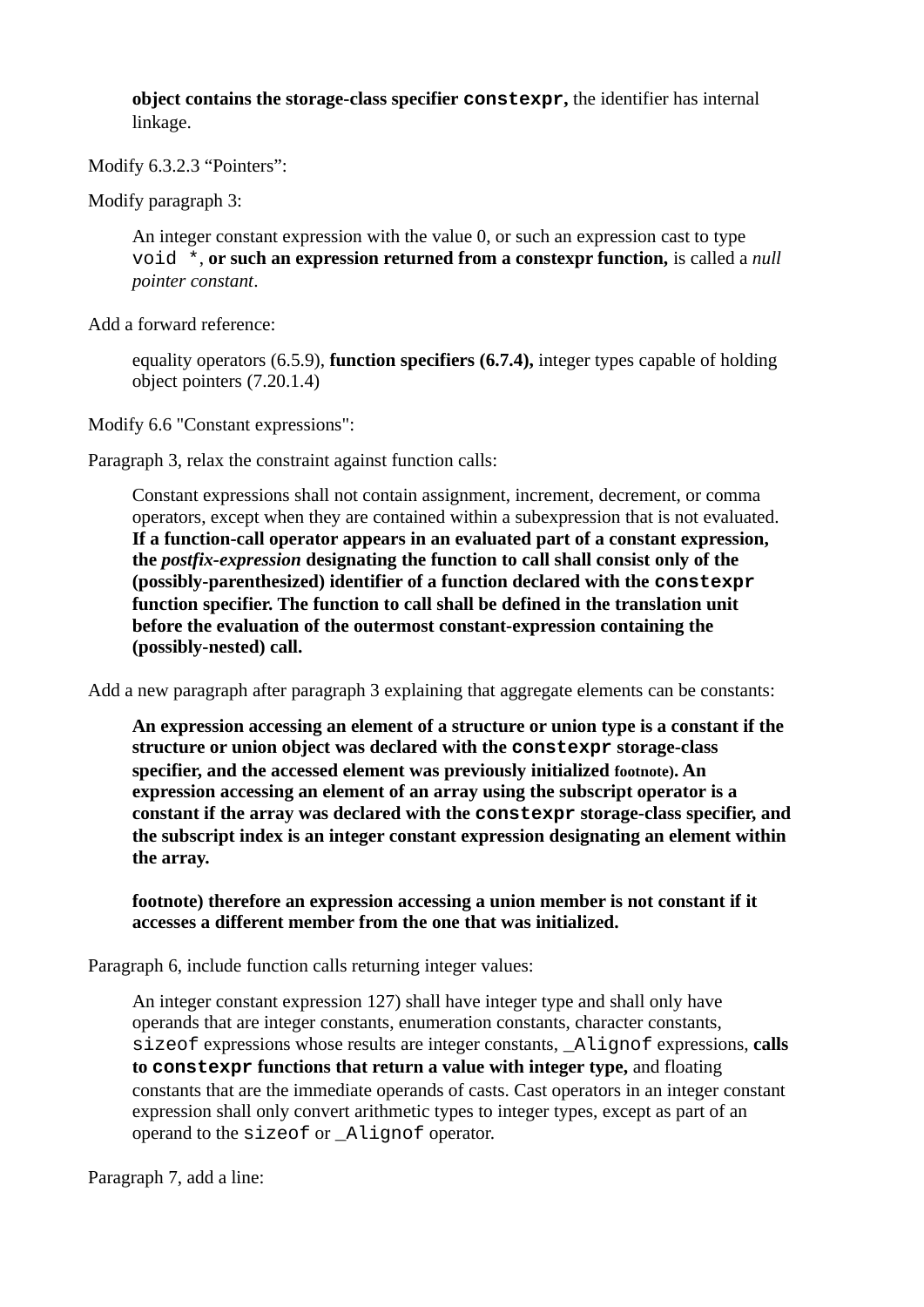an integer constant expression **, or**

• **a structure or union object footnote) defined with the constexpr storageclass specifier, or returned from a call to a constexpr function; or a member of such a structure.**

#### **footnote) including compound literals.**

Paragraph 8, include function calls:

An *arithmetic constant expression* shall have arithmetic type and shall only have operands that are integer constants, floating constants, enumeration constants, character constants, sizeof expressions whose results are integer constants, \_Alignof expressions**, and calls to constexpr functions that return a value with arithmetic type**.

Paragraphs 6 and 8 do not need additional text to mention aggregate elements.

Paragraph 9, modify dereferencing rules to allow member/element access:

but the value of an object shall not be accessed by use of **the \* or ->** operators **footnote1)**. **A value may be accessed by use of the subscript operator if its postfixexpression operand is an address constant designating a constexpr array with static storage duration footnote2).**

**footnote1) therefore a constexpr function may receive an address constant as an argument but may not dereference it using \*.**

**footnote2) to designate a constexpr array, the array must have already been defined and initialized before the subscript operator expression is evaluated, because a constexpr object declaration is a definition.**

Add two new paragraphs after paragraph 9:

**An address constant may be returned from a constexpr function and if so remains an address constant in the calling context.**

**A** *structure constant expression* **shall be a value of structure type whose elements are all constant expressions. A structure constant expression is copied by value from an initialized constant structure object, including compound literals.**

Add a forward reference:

array declarators (6.7.6.2), **function specifiers (6.7.4),** initialization (6.7.9).

Modify 6.7.1 "Storage-class specifiers":

Paragraph 1, add the constexpr specifier:

*storage-class-specifier*: typedef extern static \_Thread\_local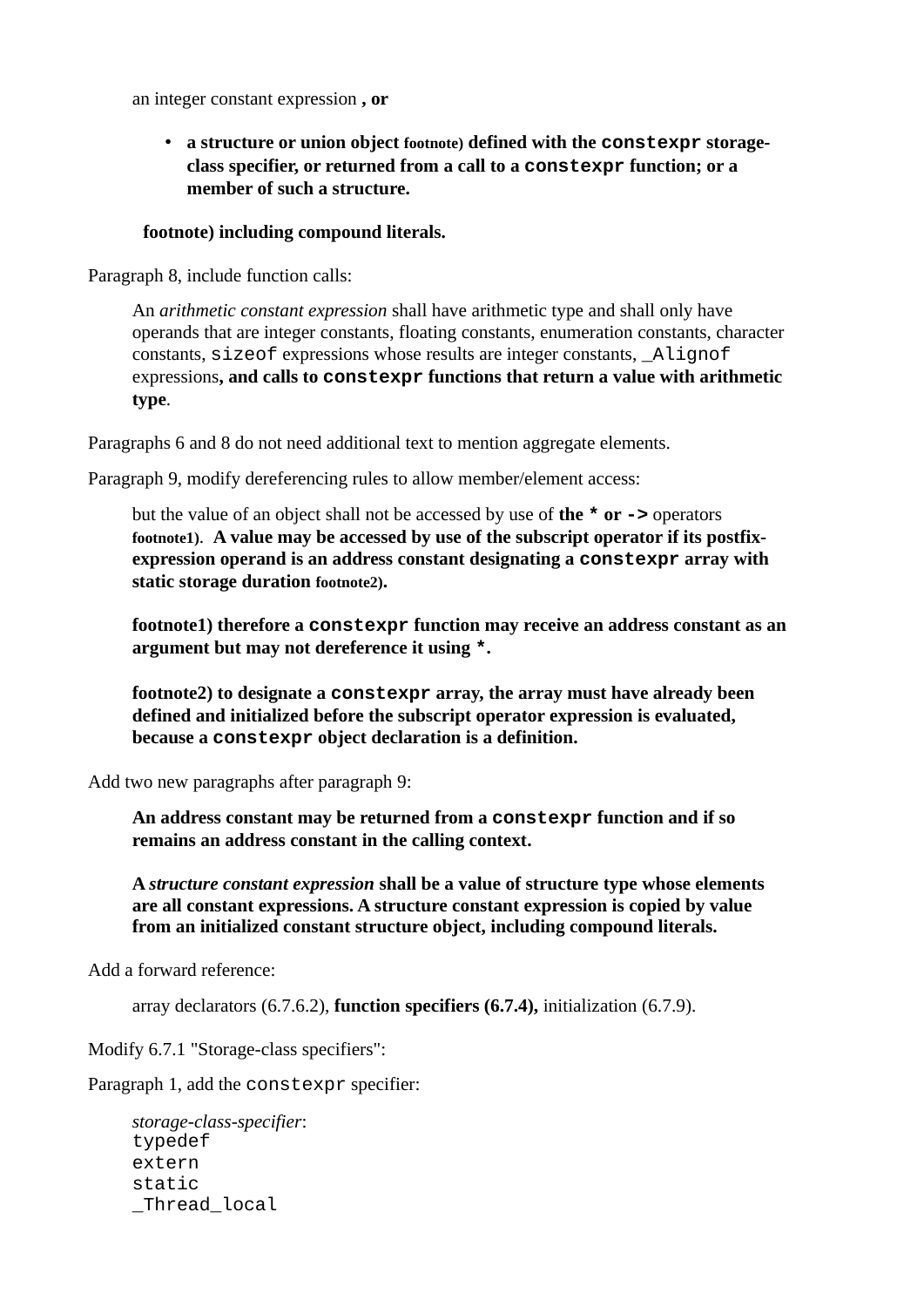auto register **constexpr**

Add to paragraph 2:

At most, one storage-class specifier may be given in the declaration specifiers in a declaration, except that \_Thread\_local **or constexpr** may appear with static or extern.

Add a new paragraph after paragraph 3:

**constexpr shall not appear in the declarators of an object of pointer type, or of an aggregate containing a subobject of pointer type.**

Add two new paragraphs after paragraph 5:

**The constexpr specifier is treated as a function specifier when applied to a function declaration.**

**When the constexpr specifier is applied to an object declaration, the declaration shall be a definition.**

Add three new paragraphs after paragraph 8:

**An object declared with the constexpr storage-class specifier has its value permanently fixed at translation-time. Its value can therefore be used as a constant expression of the respective kind (6.6). A constexpr integer object may be used as an integer constant expression; a constexpr arithmetic object may be used as an arithmetic constant expression; a constexpr structure may be used as a structure constant expression; as well as any other kinds of constant expression supported by the implementation footnote).**

**footnote) since a pointer object cannot be defined with the constexpr specifier, a constexpr object cannot be used as an address constant.**

**const-qualification of the object's type is implied.** 

**NOTE: an object with automatic storage duration declared with the constexpr storage-class specifier still has a unique address, obtainable with &.**

**An object with static storage duration that is declared with the constexpr storage-class specifier has internal linkage.**

Add a forward reference:

type definitions (6.7.8)**, function specifiers (6.7.4)**.

Modify 6.7.4 "Function specifiers":

Paragraph 1, add the constexpr specifier:

*function-specifier*: inline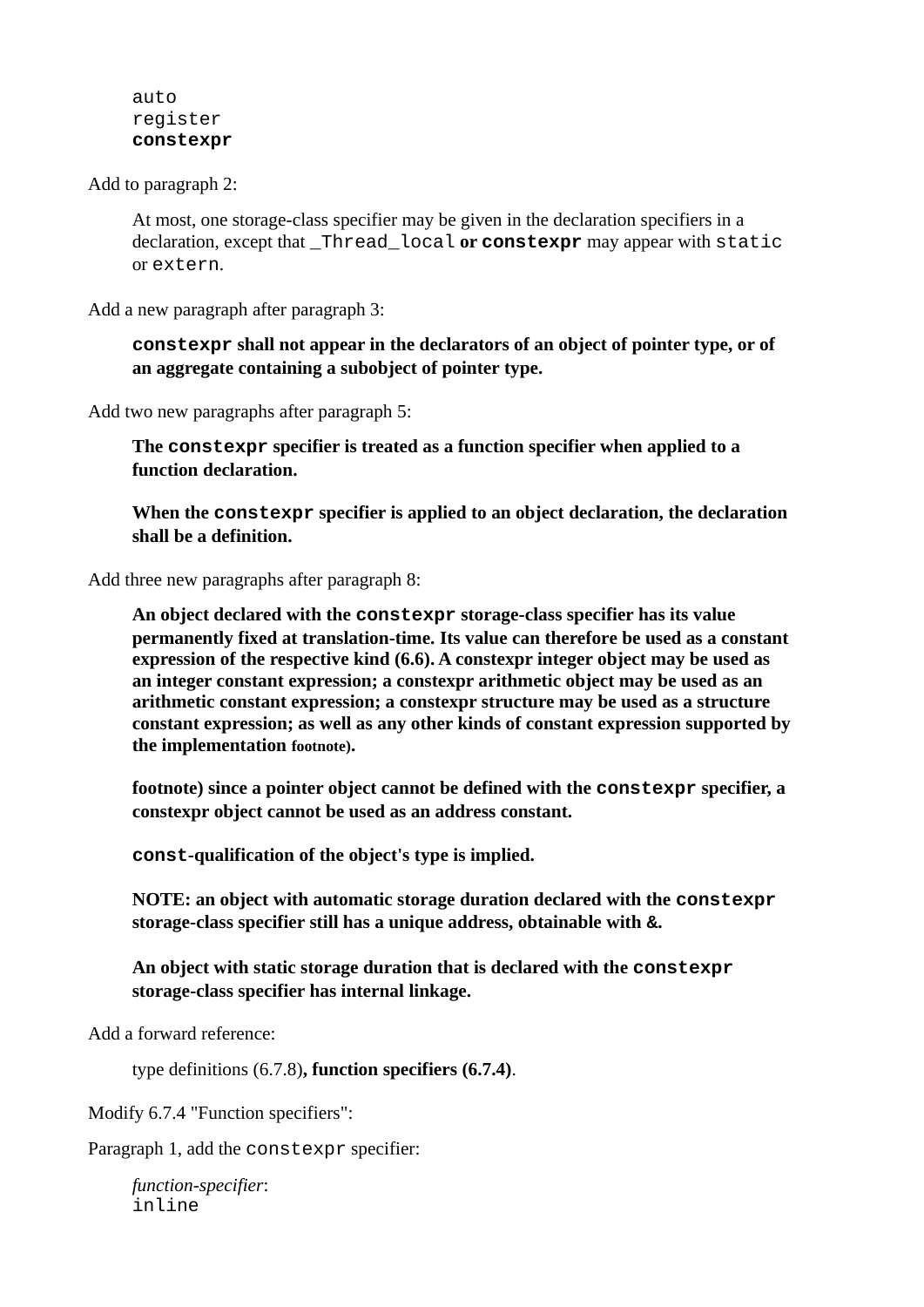#### \_Noreturn **constexpr**

Add four new paragraphs after paragraph 3:

**A function declared with the constexpr function specifier shall not have void return type.**

**A function defined with the constexpr function specifier shall return a value, and shall contain only:**

- **null statements**
- **static assertions**
- **typedef declarations**
- **a single return statement, which evaluates a constant-expression according to the rules of 6.6, treating the parameters of the function as constant primary identifier expressions within the return footnote).**

**footnote) the parameters are not treated as constant identifiers within any static assertions, only within the return statement and within array sizes.**

**If any declaration of a function has a constexpr specifier, then all of its declarations shall contain a constexpr specifier.**

**Any array types specified within the prototype or body of a constexpr function shall not be variably-modified, except that the constant expression specifying the array size may treat the function parameters as constant primary identifier expressions.**

Add five new paragraphs after paragraph 7:

**A function declared with a constexpr function specifier is a constexpr function. A call to a constexpr function identifier with arguments that are all constant expressions is itself a constant expression of the same kind as its return expression, and may be called in contexts such as static assertions or initialization of objects with static storage duration after it has been defined.**

**A constexpr function whose return expression is an integer constant expression and has an integer return type returns an integer constant expression. A constexpr function whose return expression is an arithmetic constant expression and has an arithmetic return type returns an arithmetic constant expression. A constexpr function whose return expression is an address constant expression and has a pointer return type returns an address constant expression. A constexpr function whose return expression is a structure constant expression and has the same structure return type returns a structure constant expression. A constexpr function whose return expression is a null pointer constant and has the same return type returns a null pointer constant.**

**An implementation may allow constexpr functions to return other kinds of constant expression, consistent with any others it accepts (6.6).**